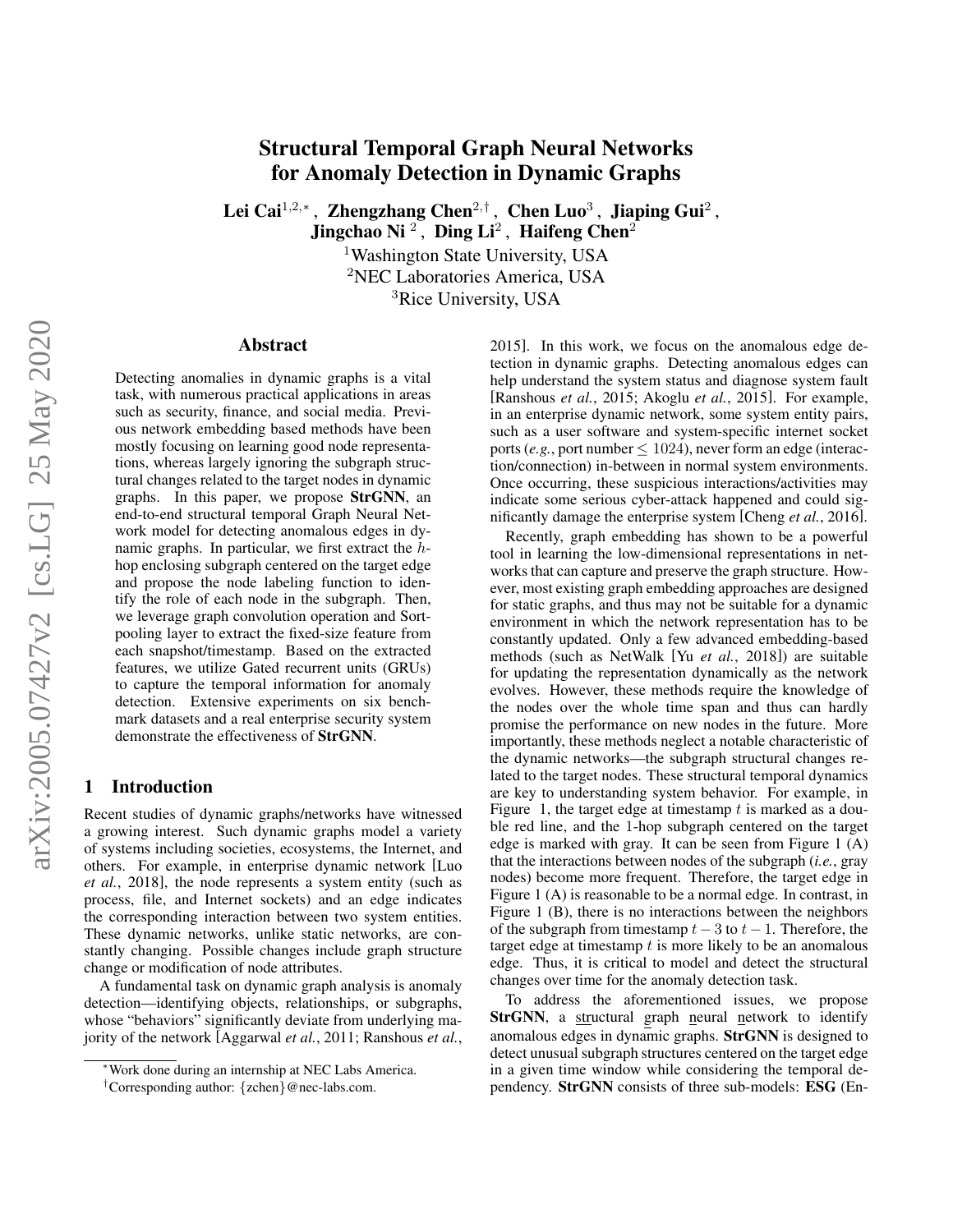<span id="page-1-0"></span>

Figure 1: An example of structural changes in dynamic graphs.

closing Subgraph Generation), GSFE (Graph Structural Feature Extraction), and TDN (Temporal Detection Network). First, ESG extracts a h-hop enclosing subgraph centered on the target edge from each graph snapshot. Subgraphs extracted based on different edges can result in the same topology structure. Thus, a node labeling function is proposed to indicate the role of each node in the subgraph. Then, GSFE module leverages Graph Convolution Neural Network and pooling technologies to extract fixed-size feature from each subgraph. Based on the extracted features, TDN employs the Gated recurrent units (GRUs) to capture the temporal dependency for anomaly detection. Different from the previous embedding based methods, the whole process of StrGNN can be trained end-to-end, *i.e.*, StrGNN takes the test edges along with the original dynamic graphs as input and directly outputs the category (*i.e.*, anomaly or normal) for each test edge. Moreover, our proposed StrGNN framework focuses on mining the structural temporal patterns in a given time window. Therefore, node embedding is not required to learn and StrGNN is not sensitive to the edge and vertex changes (such as new nodes) in the dynamic graphs. We conduct extensive experiments on six benchmark datasets to evaluate the performance of StrGNN. The results demonstrate the effectiveness of our proposed algorithm. We also apply StrGNN to a real enterprise security system for intrusion detection. By using StrGNN, we can reduce false positives of the state-of-the-art methods by at least 50%, while keeping zero false negatives.

## 2 Related Work

In this section, we briefly introduce previous work on embedding based anomaly detection in graphs.

#### 2.1 Anomaly Detection on Static Graphs

Inspired by word embedding methods [\[Mikolov](#page-6-3) *et al.*, 2013] in natural language processing tasks, recent advances such as DeepWalk [\[Perozzi](#page-6-4) *et al.*, 2014], LINE [Tang *et al.*[, 2015\]](#page-6-5), and Node2Vec [\[Grover and Leskovec, 2016\]](#page-6-6) have been proposed to learn node embedding via the skip-gram technology. The DeepWalk generates random walks for each vertex with a given length and picks the next step uniformly from the neighbors. Different from DeepWalk, the LINE [Tang *et al.*[, 2015\]](#page-6-5) preserves not only the first-order (observed tie strength) relations but also the second-order proximities (shared neighborhood structures of the vertices). Node2Vec [\[Grover and Leskovec, 2016\]](#page-6-6) uses two different sampling strategies (breadth-first sampling and depth-first sampling) for vertices that result in different feature representations. Through the network embedding technology, both anomalous node and edge detection tasks can be performed with traditional anomaly detection methods.

#### 2.2 Anomaly Detection on Dynamic Graphs

Dynamic graphs are more complex due to the variation of the graph structure. That is, the vertices and edges are changing along the time dimension. To capture the dependency between different graphs along the time dimension, recently few network embedding based methods have been proposed [Zhou *et al.*[, 2018\]](#page-6-7). Dyngem [\[Goyal](#page-6-8) *et al.*, [2018\]](#page-6-8) employs the auto-encoder method to learn the embedding for each graph, and a constraint loss function is employed to minimize the difference between all graphs. Dyngraph2vec [Goyal *et al.*[, 2019\]](#page-6-9) uses the Recurrent Neural Network to capture the temporal information and learn the embedding using auto-encoder technology. Recently, Net-Walk [Yu *et al.*[, 2018\]](#page-6-2), one of the state-of-the-art methods for anomaly detection in dynamic networks, is proposed to learn the embedding while considering the temporal dependency and detect the anomaly using the density-based method. The NetWalk generates several random walks for each vertex and learns a unified embedding for each node using auto-encoder technology. The embedding representation is updated along the time dimension.

# 3 Method

In this section, we introduce our method in detail. We start with the overall framework of our proposed Structural Temporal Graph Neural Networks for anomaly detection in dynamic graphs. The details of each component in our proposed method are introduced afterwards.

#### 3.1 Overall Framework

Compared with the anomaly detection in a static graph, dynamic graphs are more complex and challenging in two perspectives: (1) The anomalous edges cannot be determined by the graph from a single timestamp. The detection procedure must take the previous graphs into consideration; (2) Both the vertex and edge sets are changing over time. To tackle these challenges, we propose StrGNN, a structural temporal Graph Neural Network framework. The key idea of our proposed method is to capture structural changes centered on the target edge in a given time window and determine the category (*i.e.*, anomaly or normal) of the target edge based on the structural changes. Our proposed StrGNN framework consists of three key components: ESG (Enclosing Subgraph Generation), GSFE (Graph Structural Feature Extraction), and TDN (Temporal Detection Network), as illustrated in Figure [2.](#page-2-0)

#### 3.2 ESG: Enclosing Subgraph Generation

For the first module, Enclosing Subgraph Generation, our goal is to generate enclosing subgraph structure related to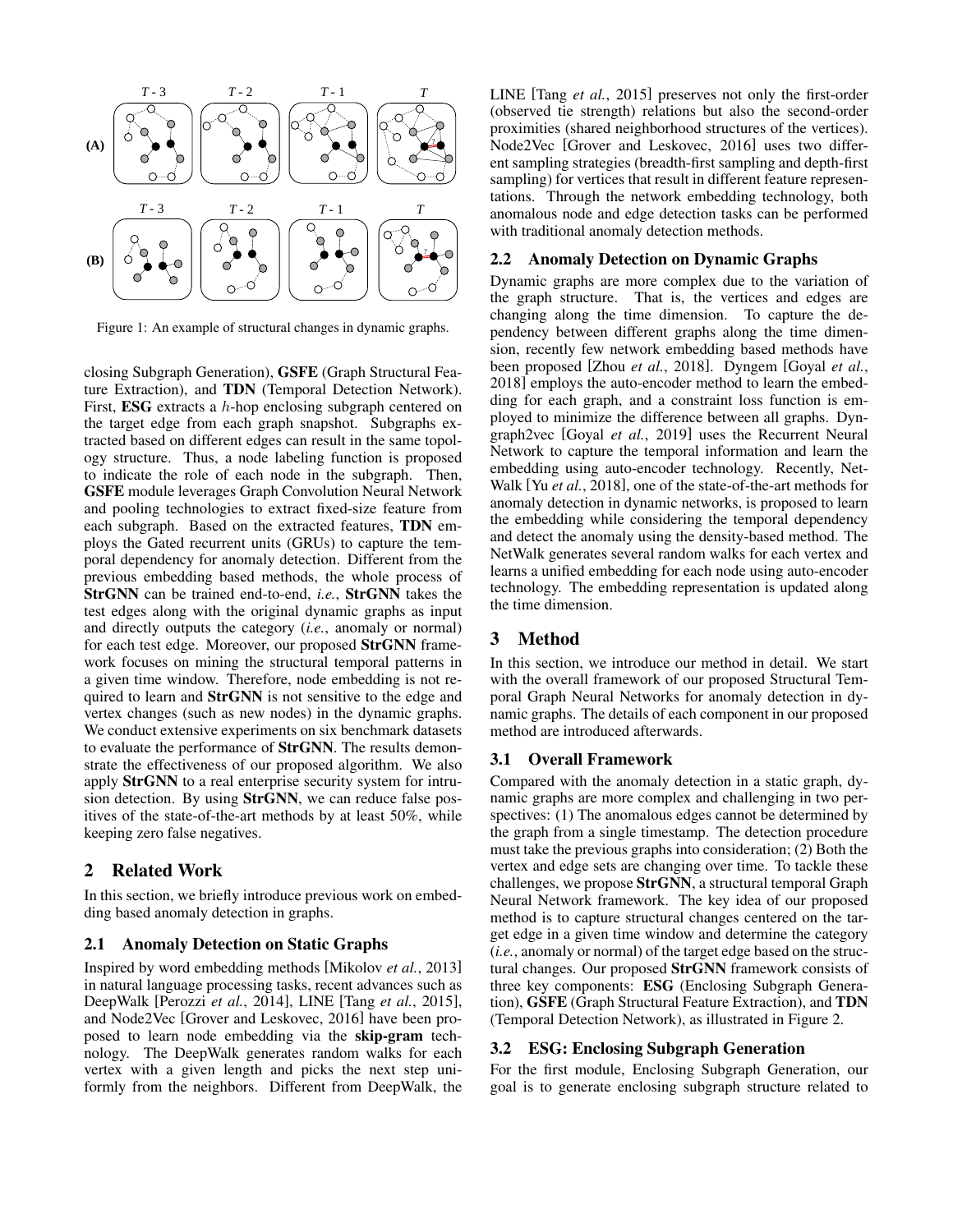<span id="page-2-0"></span>

Figure 2: Illustration of our proposed StrGNN framework.

the target edge so as to detect the anomalies more efficiently. Directly employing the whole graph for analysis can be highly computational expensive, especially considering the real-world networks with thousands or even millions of nodes and edges. Recent work [Xu *et al.*[, 2018\]](#page-6-10) also proved that in Graph Neural Networks, each node is most influenced by its neighbors.

Definition 1. (Enclosing subgraph in static graphs) For a static network  $G = (V, E)$ , given a target edge e with source node x and destination node y, the  $h$ -hop enclosing subgraph  $G_{x,y}^h$  centered on edge e can be obtained by  ${i|d(i, x) \leq h \vee d(i, y) \leq h}$ , where  $d(i, x)$  is the shortest path distance between node  $i$  and node  $x$ .

Definition 2. (Enclosing subgraph in dynamic graphs) For a temporal network  $\{G(i) = \{\overline{V(i)}, E(i)\}\}_{i=t-w}^t$  with window size w, given a target edge  $e^t$  with source node  $x^t$  and destination node  $y^t$ , the h-hop enclosing subgraph  $G_{x_t,y_t}^h$ centered on edge  $e^t$  is a collection of all subgraph centered on  $e^t$  in the temporal network  $\{G(i)^h_{x_t,y_t}|t-w\leq i\leq t\}$ .

For a target edge  $e^t$ , we extract the enclosing subgraph in dynamic graphs based on Definition 2. However, the extracted subgraph only contains topological information. Subgraphs extracted based on different edges can result in the same topological structure. To distinguish the role of each node in the subgraph, in this work, we propose to annotate the nodes in the subgraph with different labels. A good node labeling function should convey the following information: 1) which edge is the target edge in the current subgraph, and 2) the contribution of each node in identifying the category of each edge. More specifically, given the edge  $e^t$  and the corresponding source and destination node  $x^t$  and  $y^t$ , our node labeling function for the enclosing subgraph  $G(i)_{x_t,y_t}^h$  is defined as follows:

$$
f(i, x_t, y_t) = 1 + \min(d(i, x^t), d(i, y^t))
$$
  
 
$$
+ (d_{sum}/2)[(d_{sum}/2) + (d_{sum}\%2) - 1],
$$
 (1)

where  $d(i, x<sup>t</sup>)$  is the shortest path distance between node i and node  $x^t$ , and  $d_{sum} = d(i, x^t) + d(i, y^t)$ . In addition, the two center nodes are labeled with 1. If a node  $i$  satisfies  $d(i, x^t) = \infty$  or  $d(i, y^t) = \infty$ , it will be labeled as 0. The label will be converted into a one-hot vector as the attribute  $X$  for each node. By employing the node labeling function, we can generate the label for each node, which can represent structure information for the given subgraph. The category of the target edge  $e^t$  at timestamp t can be predicted by analyzing the labeled subgraph in the given time window.

#### 3.3 GSFE: Graph Structural Feature Extraction

To analyze the structure of each enclosing subgraph from the given time period, the Graph Convolution Neural Network (GCN) [\[Kipf and Welling, 2016\]](#page-6-11) can be employed to project the subgraph into an embedding space. In GCN, the graph convolution layer was proposed to learn the embedding of each node in the graph and aggregate the embedding from its neighbors. The layer-wise forward operation of graph convolution layer can be described as follows:

$$
G(X, A) = \sigma(\hat{D}^{-1/2}\hat{A}\hat{D}^{-1/2}XW),
$$
 (2)

where  $\ddot{A} = A + I$  is the summation of the adjacency matrix and identity matrix,  $\sigma(\cdot)$  denotes an activation function, such as the  $ReLU(\cdot) = max(0, \cdot)$ , and W is the trainable weight matrix. By employing the graph convolution layer, each node can aggregate the embedding from its neighbors. By stacking the graph convolution layer in the neural network, each node can obtain more information from other nodes. For example, each node can obtain information from its 2-hop neighbors by stacking two graph convolution layers.

GCN can generate node embedding for detecting anomalous edges in a single graph. However, in our dynamic graph setting, the anomalies should be determined in the context of  $\{G(i)\}_{x_t,y_t}^h | t - w \leq i \leq t\}$ . The number of nodes in different enclosing subgraphs is commonly different, thus results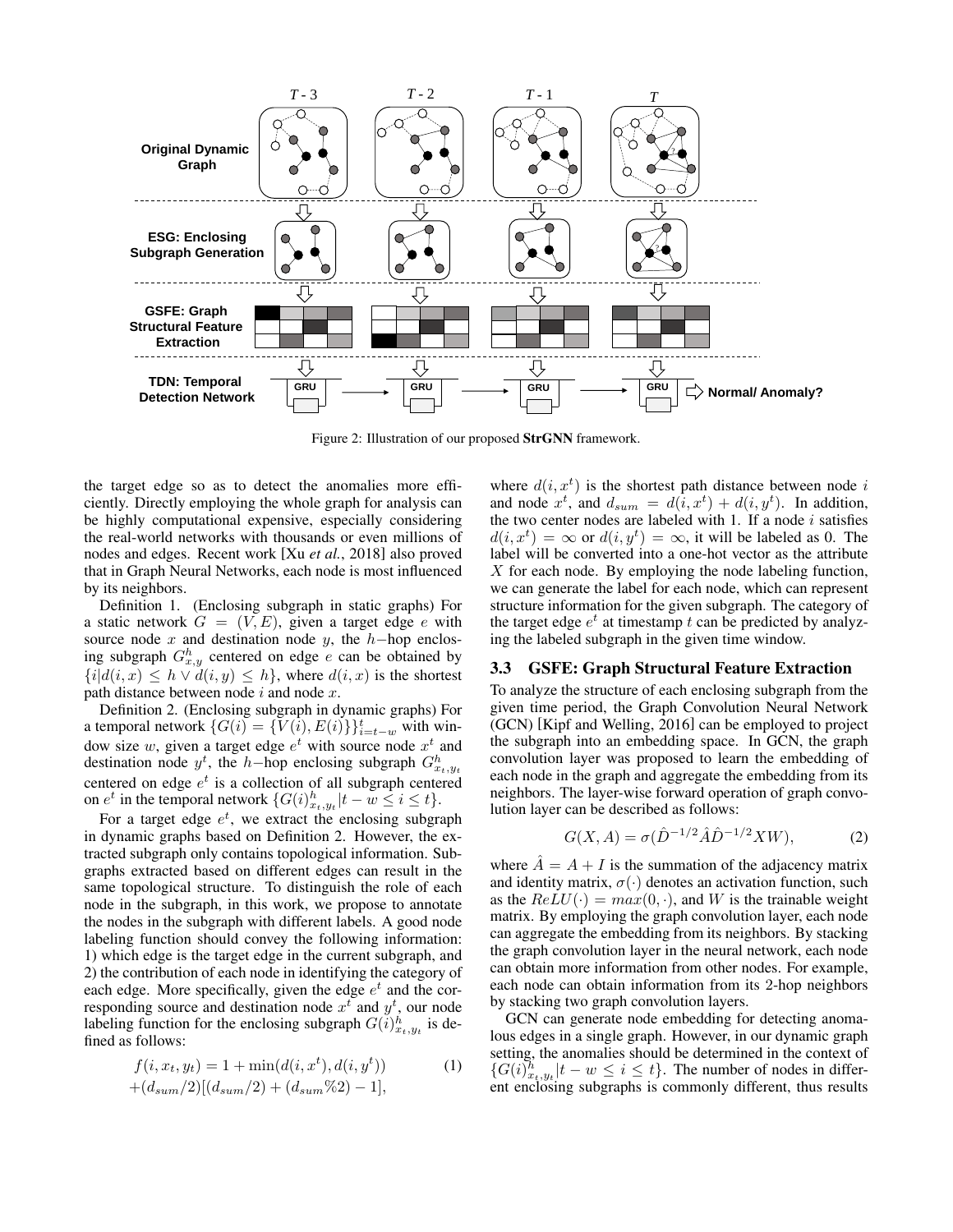in different sizes of the feature vector in different subgraphs. Therefore, it is challenging to analyze the dynamic graphs using Graph Neural Networks due to the various sizes of the input.

To tackle this problem, we leverage the graph pooling technology to extract the fixed-size feature for each enclosing subgraph. Any graph pooling method can be employed in our proposed StrGNN framework to extract the fixed-size feature for further analysis. In this work, we employ the Sortpooling layer proposed by [Zhang *et al.*[, 2018\]](#page-6-12), which can sort the nodes in the enclosing subgraph based on their importance and select the feature from the top  $K$  nodes.

Given the node embedding  $H_i$  corresponding to graph  $G(i)_{x_t,y_t}^h$ , the importance score for each node in the Sortpooling layer is defined as follows:

<span id="page-3-0"></span>
$$
S(H_i, A) = \sigma(\hat{D}^{-1/2}\hat{A}\hat{D}^{-1/2}H_iW^1),
$$
 (3)

where A is the adjacency matrix of graph  $G(i)_{x_t,y_t}^h$ , and  $W^1$ is the projection matrix with output channel 1. Each node can obtain the importance score by using Equation [3.](#page-3-0) All nodes in the enclosing subgraph will be sorted in order of the importance score. And only the top  $K$  nodes will be selected for further analysis. For the subgraphs that contain less than  $K$  nodes, the zero-padding will be employed to guarantee that each subgraph contains the same fixed-size feature.

#### 3.4 TDN: Temporal Detection Network

The Graph Structural Feature Extraction module can generate low-dimensional features for anomaly detection. However, it does not consider the temporal information, which is of great importance for determining the category (*i.e.*, anomaly or normal) of an edge in the dynamic setting.

Given the extracted structural feature  $\{\hat{H}_i\}_{i=t-w}^t$ ,  $H_i \in$  $R^{K \times d}$ , where K is the number of selected nodes in each graph, and  $d$  is the dimension of feature for each node, in this work, we employ the Gated recurrent units (GRUs) [\[Chung](#page-6-13) *et al.*[, 2014\]](#page-6-13), which can alleviate the vanishing and exploding gradient problems [\[Goodfellow](#page-6-14) *et al.*, 2016], to capture the temporal information as:

$$
z_t = \sigma(W_z \hat{H}_t + U_z h_{t-1} + b_z) \tag{4}
$$

$$
r_t = \sigma(W_r \hat{H}_t + U_r h_{t-1} + b_r) \tag{5}
$$

$$
h_t' = \tanh(W_h \hat{H}_t + U_h(r_t \circ h_{t-1}) + b_h) \qquad (6)
$$

$$
h_t = z_t \circ h_{t-1} + (1 - z_t) \circ h_t', \tag{7}
$$

where  $\circ$  represents the element-wise product operation,  $W$ , U, and  $b$  are parameters. The GRU network takes the feature at each timestamp as input, and feeds the output of current timestamp into the next timestamp. Therefore, the temporal information can be modeled by the GRU network. The output of last timestamp  $h_t$  is employed to analyze the category of the target edge  $e^t$ . The anomalous edge detection problem can be formulated as follows:

$$
L = -(yt \log(g(ht)) + (1 - yt) \log(1 - g(ht))), \quad (8)
$$

where  $g(\cdot)$  is a fully connected network, and  $y^t$  is the category of edge  $e^t$ .

For the anomaly detection task, in many real-world cases, the dataset does not contain any anomalous samples or only contain a small number of anomalous samples.

One straightforward way of generating negative samples is to draw samples from a "context-independent" noise distribution (such as Random sampling or injected sampling [\[Akoglu](#page-5-1) *et al.*[, 2015\]](#page-5-1)), where a negative sample is independently and does not depend on the observed samples. However, due to the large anomalous edge space, this noise distribution would be very different from the data distribution, which would lead to poor model learning. Thus, in this work, we propose "context-dependent" negative sampling strategy.

The intuition behind our strategy is to generate negative samples from "context-dependent" noise distribution. Here, the "context-dependent" noise distribution for the sampled data E' is defined as:  $P_{E'} \sim P(E) * (\frac{1}{N*|E|})$ , where  $P(E)$ denotes the observed data distribution,  $|E|$  is the number of edges in the graph, and  $N$  is the number of nodes in the graph. Specifically, we first randomly sample a normal vertex pair  $e = \{x_a, x_b\}$  in the graph. Then, we replace one of the nodes, say  $x_a$  with a randomly sampled node  $x'$  in the graph and form a new negative sample  $e' = \{x', x_b\}$ . If  $e'$  is not belongs to the normal graph, we retain the sample, otherwise, we delete it.

The proposed StrGNN framework is quite flexible and easy to be customized. Any network that can capture the temporal information can be used in our proposed framework, such as Convolution Neural Network (CNN) and Vanilla Recurrent Neural Network (RNN).

## 4 Experiments

In this section, we evaluate **StrGNN** on six benchmark datasets and a real enterprise network.

#### 4.1 Datasets

We conduct experiments on six public datasets from different domains. The UCI Messages dataset [\[Opsahl and Pan](#page-6-15)[zarasa, 2009\]](#page-6-15) is collected from an online community platform of students at the University of California, Irvine. Each node in the constructed graph represents a user in the platform. And the edge indicates that there is a message interaction between two users. The Digg dataset [\[De Choudhury](#page-6-16) *et al.*[, 2009\]](#page-6-16) is collected from a news website digg.com. Each node represents a user of the website, and each edge represents a reply between two users. The Email dataset is a dump of emails of Democratic National Committee. Each node corresponds to a person. And the edge indicates an email communication between two persons. The Topology [\[Zhang](#page-6-17) *et al.*[, 2005\]](#page-6-17) dataset is the network connections between autonomous systems of the Internet. Nodes are autonomous systems, and edges are connections between autonomous systems. The Bitcoin-alpha and Bitcoin-otc [\[Kumar](#page-6-18) *et al.*, 2016; Kumar *et al.*[, 2018\]](#page-6-19) datasets are collected from two Bitcoin platform named Alpha and OTC, respectively. Nodes represent users from the platform. If one user rates another user on the platform, there is an edge between them.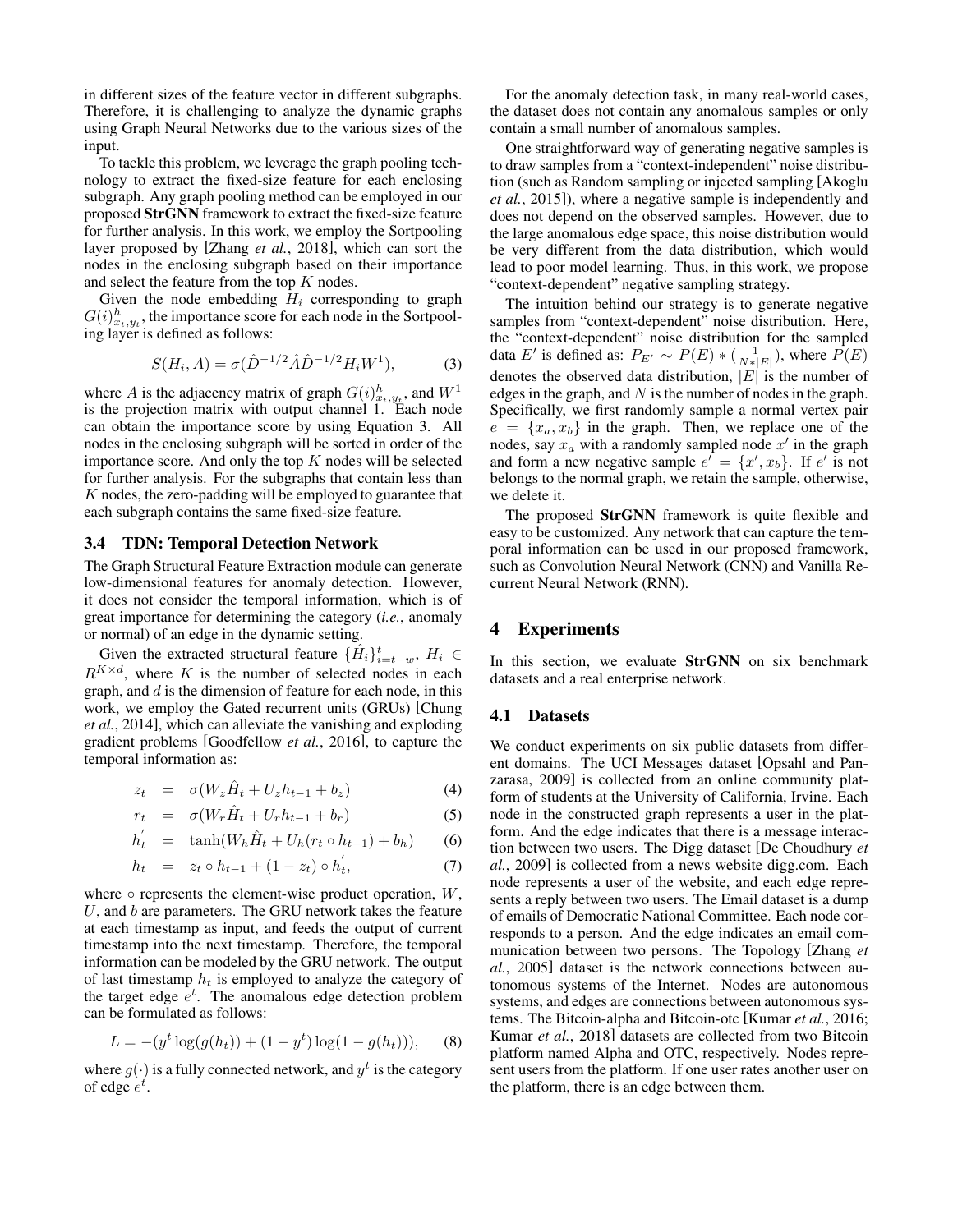<span id="page-4-1"></span>

Figure 3: The embeddings generated by **StrGNN**. Red dots are anomalies and blue ones are normal samples.

<span id="page-4-0"></span>Table 1: AUC results with different hops of enclosing subgraph on UCI Messages.

|                          | $1\%$  | 5%     | 10%    |
|--------------------------|--------|--------|--------|
| 1-hop enclosing subgraph | 0.8179 | 0.8252 | 0.7959 |
| 2-hop enclosing subgraph | 0.8216 | 0.8274 | 0.7987 |
| 3-hop enclosing subgraph | 0.8227 | 0.8294 | 0.8005 |

## 4.2 Baselines

We compare **StrGNN** with four network embedding based baselines.

DeepWalk [\[Perozzi](#page-6-4) *et al.*, 2014]: DeepWalk generates the random walks with given length starting from a node and learns the embedding using Skip-gram.

Node2Vec [\[Grover and Leskovec, 2016\]](#page-6-6): Node2Vec combines breadth-first traversal and depth-first traversal in the random walks generation procedure. The embedding is learned using Skip-gram technology.

Spectral Clustering [\[von Luxburg, 2007\]](#page-6-20): To preserve the local connection relationship, the spectral embedding generates the node embedding by maximizing the similarity between nodes in the neighborhood.

NetWalk [Yu *et al.*[, 2018\]](#page-6-2): NetWalk generates several random walks for each vertex and learns a unified embedding for each node using auto-encoder technology. The embedding representation will be updated along the time dimension.

framework, using an extended temporal GCN with an attention-based GRU.

For the first three baselines, after representation learning, the same K-means clustering based method [Yu *et al.*[, 2018\]](#page-6-2) (as in NetWalk) is used for anomaly detection.

#### 4.3 Experiment Setup

The parameters of StrGNN can be tuned by 5-fold crossvalidation on a rolling basis. Here, by default, we set the window size  $w$  to 5 and the number of hops  $h$  in enclosing subgraph to 1. We evaluate the influence of each parameter. The AUC results of  $StrGNN$  with different  $h$  on UCI Messages are shown in Table [1.](#page-4-0) StrGNN with 2-hop or 3-hop subgraph achieves similar performance as 1-hop but requiring way more computational cost. The parameter w (with  $w \ge 5$ ) shares similar influence as  $h$  on the performance of **StrGNN**. We employ a Graph Neural Network with three graph convolution layers to extract graph features. The size of the output feature map is set to 32 for all three layers. The outputs of all three layers are concatenated as the embedding feature. The

<span id="page-4-2"></span>

Figure 4: Stability over the training percentage of StrGNN on UCI Messages with 10% anomalies.

selected rate in the Sortpooling layer is set to 0.6. In terms of the temporal neural network, the hidden size of GRU is set to 256. We employ Adam method [\[Kingma and Ba, 2014\]](#page-6-21) to train the network. The learning rate of Adam is set to  $1e - 4$ . We employ batch training in the experiments and the batch size is set to 32 for our proposed StrGNN method. StrGNN is end-to-end trained for 50 epochs. We use the first 50% edges as the training dataset, and the rest as the test dataset. Since the anomalous edges do not exist in the six benchmark datasets, we follow the approach used in [\[Yu](#page-6-2) *et al.*[, 2018\]](#page-6-2) to inject 1%, 5%, 10% anomalous edges in the test dataset to evaluate the performance of each model. The metric used to compare the performance of different methods is AUC (the area under the ROC curve). The higher AUC value indicates the high quality of the method.

## 4.4 Results on Benchmark Datasets

We first compare StrGNN with the baseline methods on six benchmark datasets. The experimental results in Table [2](#page-5-3) show that StrGNN outperforms all four baseline methods on all the benchmark datasets. And even if 10% anomalies are injected, the performance of StrGNN is still acceptable. This outstanding effect proves that StrGNN can exploit the structural and temporal features effectively and the learned representation of the dynamic graph structure is well suited for the anomaly detection task.

To further demonstrate the effectiveness of our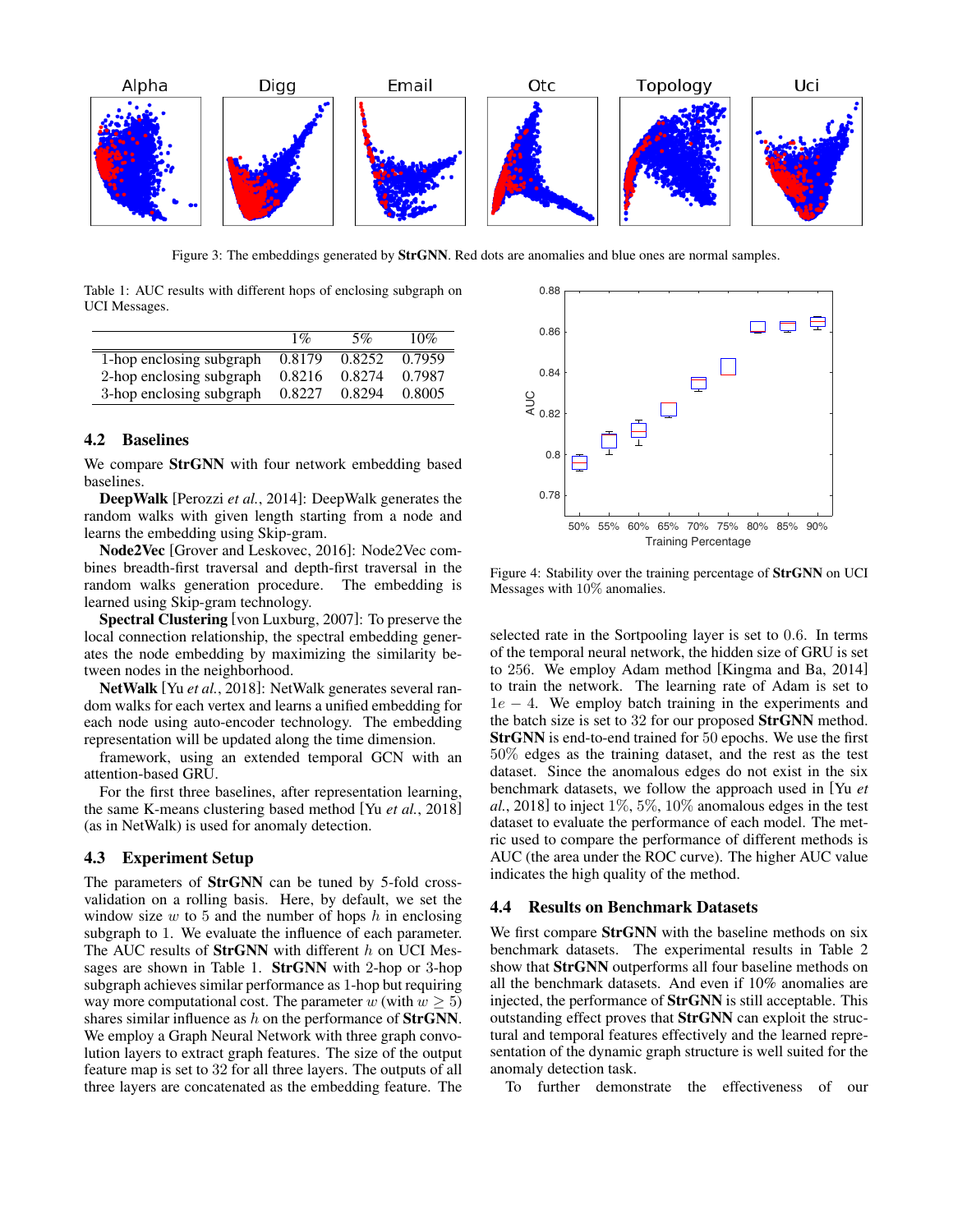Table 2: AUC comparison on benchmark datasets.

<span id="page-5-3"></span>

| <b>Methods</b>             | <b>UCI</b>    |        | <b>Digg</b> |             | Email  |        |          |        |        |
|----------------------------|---------------|--------|-------------|-------------|--------|--------|----------|--------|--------|
|                            | $1\%$         | 5%     | $10\%$      | $1\%$       | 5%     | $10\%$ | $1\%$    | 5%     | 10%    |
| Node2Vec                   | 0.7371        | 0.7433 | 0.6960      | 0.7364      | 0.7081 | 0.6508 | 0.7391   | 0.7284 | 0.7103 |
| <b>Spectral Clustering</b> | 0.6324        | 0.6104 | 0.5794      | 0.5949      | 0.5823 | 0.5591 | 0.8096   | 0.7857 | 0.7759 |
| DeepWalk                   | 0.7514        | 0.7391 | 0.6979      | 0.7080      | 0.6881 | 0.6396 | 0.7481   | 0.7303 | 0.7197 |
| <b>NetWalk</b>             | 0.7758        | 0.7647 | 0.7226      | 0.7563      | 0.7176 | 0.6837 | 0.8105   | 0.8371 | 0.8305 |
| <b>StrGNN</b>              | 0.8179        | 0.8252 | 0.7959      | 0.8162      | 0.8254 | 0.8272 | 0.8775   | 0.9103 | 0.9080 |
| <b>Methods</b>             | Bitcoin-Alpha |        |             | Bitcoin-otc |        |        | Topology |        |        |
|                            | $1\%$         | 5%     | $10\%$      | $1\%$       | 5%     | $10\%$ | $1\%$    | $5\%$  | 10%    |
| Node2Vec                   | 0.6910        | 0.6802 | 0.6785      | 0.6951      | 0.6883 | 0.6745 | 0.6821   | 0.6752 | 0.6668 |
| <b>Spectral Clustering</b> | 0.7401        | 0.7275 | 0.7167      | 0.7624      | 0.7376 | 0.7047 | 0.6685   | 0.6563 | 0.6498 |
| DeepWalk                   | 0.6985        | 0.6874 | 0.6793      | 0.7423      | 0.7356 | 0.7287 | 0.6844   | 0.6793 | 0.6682 |
| <b>NetWalk</b>             | 0.8385        | 0.8357 | 0.8350      | 0.7785      | 0.7694 | 0.7534 | 0.8018   | 0.8066 | 0.8058 |
| <b>StrGNN</b>              | 0.8574        | 0.8667 | 0.8627      | 0.9012      | 0.8775 | 0.8836 | 0.8553   | 0.8352 | 0.8271 |

StrGNN method, we visualize the output embeddings from the GRU network of StrGNN. The embeddings are projected into two-dimensional space using the PCA method. The visualization results in Figure [3](#page-4-1) show that the anomalies can be easily detected using the embeddings generated by our proposed method.

In the experiments, we also evaluate our proposed model using training data with different ratios. The AUC results on UCI Messages are shown in Figure [4.](#page-4-2) It can be seen from the results that the AUC increases with the percentage of training data ranging from 50% to 75%, and then the performance stays relatively stable.

## 4.5 Intrusion Detection Application

To evaluate the effectiveness of StrGNN on practical applications with real anomalies, we apply it to detect malware attacks in the enterprise environment. We collect a 4-week period of data from a real enterprise network composed of 109 hosts (87 Windows hosts and 22 Linux hosts). In total, there are about ten thousand normal network event records and 82 attack records by executing 9 different types of attacks including ATP attacks, Trojan attacks, and Puishing Email attacks at different periods. Based on the network event data, we construct an accumulated graph per day with nodes representing hosts and edges representing the network connection relationships. Based on the constructed graphs, we apply StrGNN and the baseline methods to detect the attacks.

The AUC results are shown in Table [3.](#page-5-4) We can see that **StrGNN** achieves an increase of  $9\% - 28\%$  in AUC over the four baseline methods. Based on the experimental results, we also find that with the optimal hyperparameter setting, StrGNN can capture all 82 true alerts, while the baseline methods can only capture 72 true alerts at most. Meanwhile, StrGNN only generates 164 false positives while the baseline methods generate at least 335 false positives. The results demonstrate the effectiveness of StrGNN in solving real-world anomaly detection tasks.

<span id="page-5-4"></span>Table 3: Results on intrusion detection.

| Method                     | <b>AUC</b> |
|----------------------------|------------|
| Node2Vec                   | 0.71       |
| DeepWalk                   | 0.76       |
| <b>Spectral Clustering</b> | 0.75       |
| <b>Netwalk</b>             | 0.90       |
| <b>StrGNN</b>              | 0.99       |

## 5 Conclusion

In this paper, we investigated an important and challenging problem of anomaly detection in dynamic graphs. Different from network embedding based methods that focus on learning good node representations, we proposed StrGNN, a structural temporal Graph Neural Network to detect anomalous edges by mining the unusual temporal subgraph structures. StrGNN can be trained end-to-end and it is not sensitive to the percentage of anomalies. We evaluated the proposed framework using extensive experiments on six benchmark datasets. The experimental results convince us of the effectiveness of our approach. We also applied StrGNN to a real enterprise security system for intrusion detection. Our method achieved superior detection performance with zero false negatives.

## References

- <span id="page-5-0"></span>[Aggarwal *et al.*, 2011] Charu C. Aggarwal, Yuchen Zhao, and Philip S. Yu. Outlier detection in graph streams. In *Proceedings of the 2011 IEEE 27th International Conference on Data Engineering*, page 399–409, USA, 2011.
- <span id="page-5-1"></span>[Akoglu *et al.*, 2015] Leman Akoglu, Hanghang Tong, and Danai Koutra. Graph based anomaly detection and description: a survey. *Data Mining and Knowledge Discovery*, 29(3):626–688, 2015.
- <span id="page-5-2"></span>[Cheng *et al.*, 2016] Wei Cheng, Kai Zhang, Haifeng Chen, Guofei Jiang, Zhengzhang Chen, and Wei Wang. Ranking causal anomalies via temporal and dynamical analysis